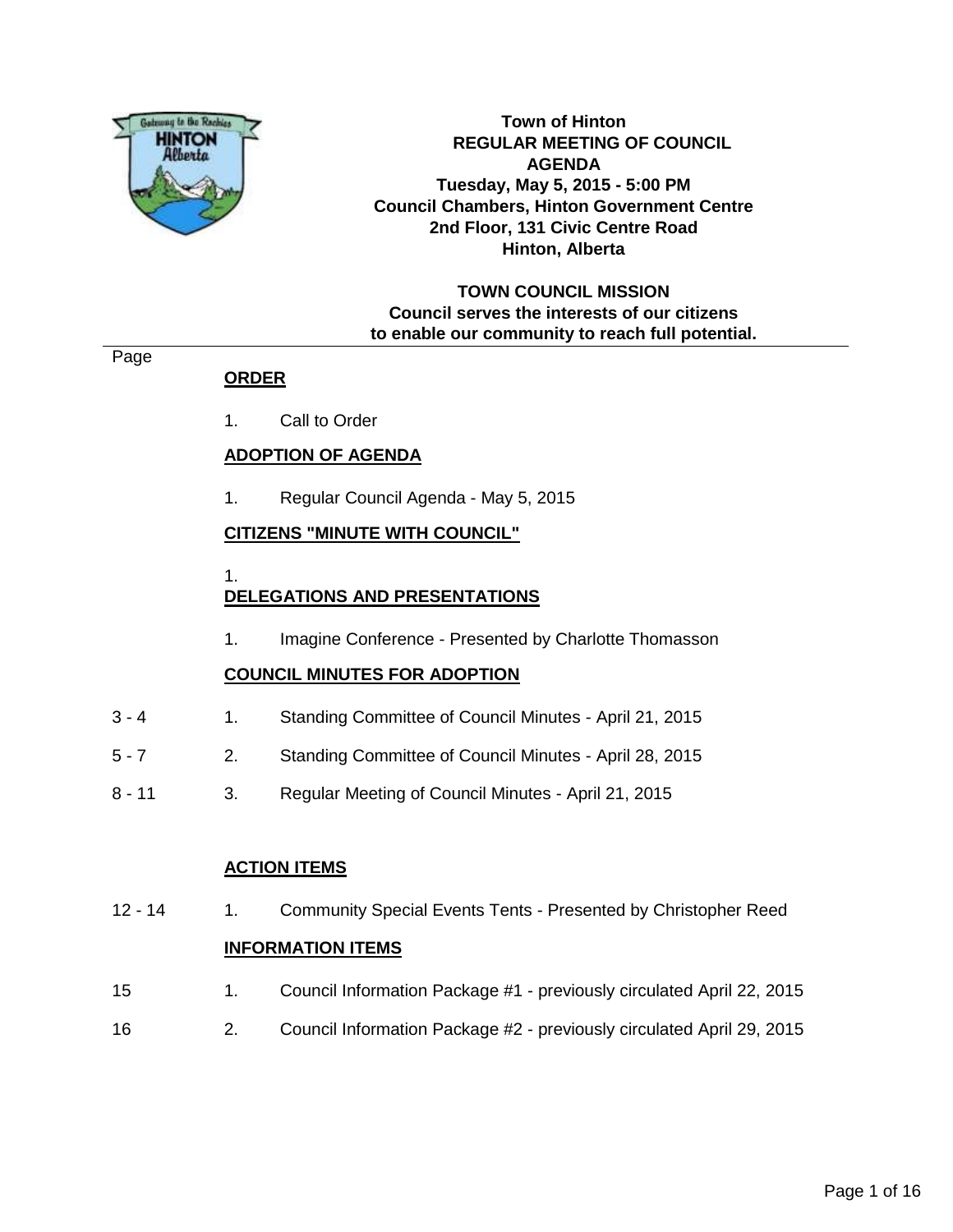

# **REPORTS FROM MAYOR, COUNCIL, TOWN MANAGER**

- 1. Council Reporting (Training/Conferences/CEAC, Listening Teams, All Other Committees)
- 2. Town Manager Report

# **ADJOURNMENT**

1. Call for Adjournment of Meeting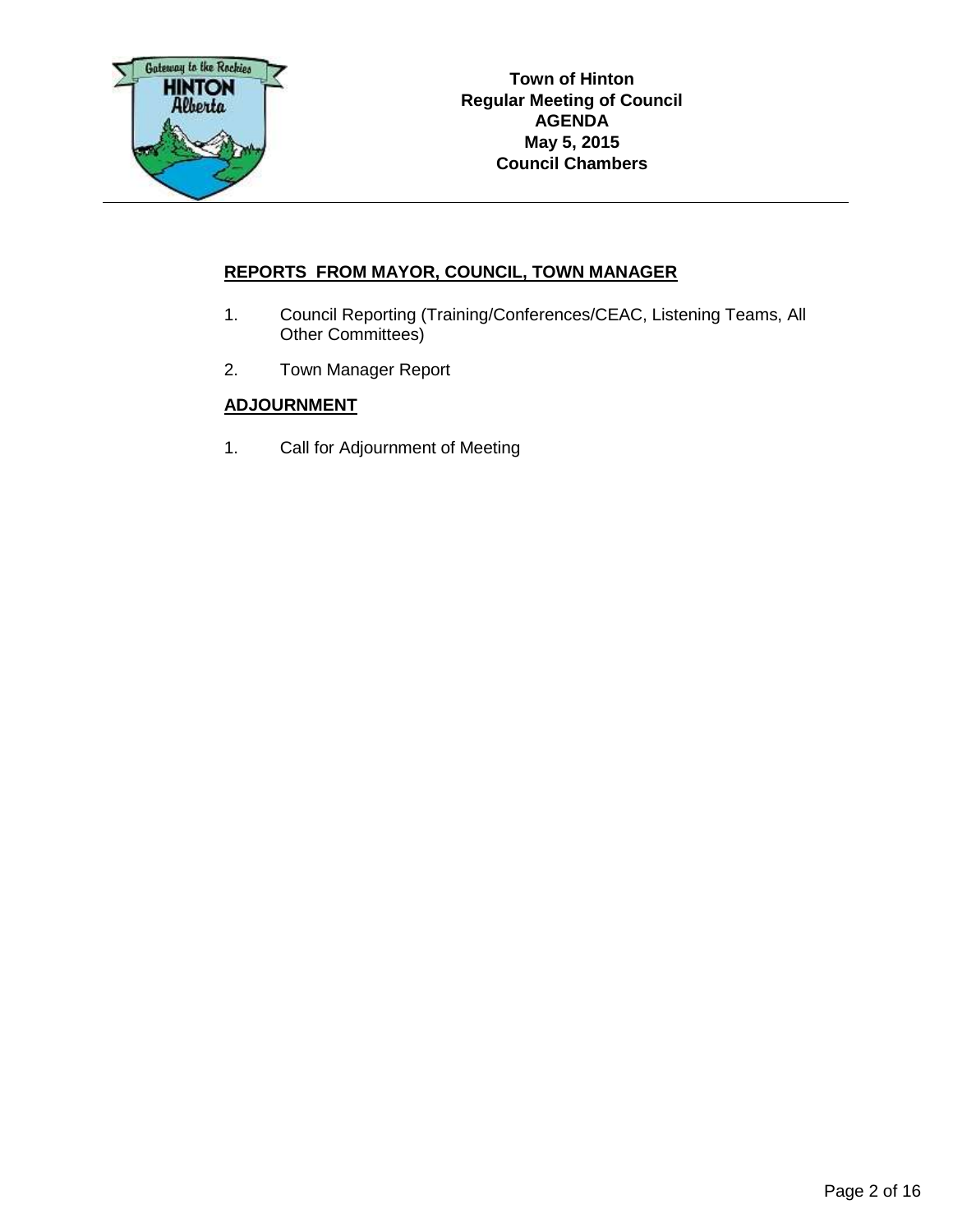

#### **ORDER**

Deputy Mayor Marcel Michaels called the Standing Committee Meeting to order. The time was 3: 02 p.m.

#### **ADOPTION OF AGENDA**

**There was consensus to accept the Standing Committee Meeting Agenda of April 21, 2015 as presented.**

#### **ACTION AND DISCUSSION ITEMS**

*Refer to the Standing Committee Meeting Agenda package for [April 21, 2015](http://www.hinton.ca/ArchiveCenter/ViewFile/Item/1411) for detailed background information on these decisions.*

**Town of Hinton Consolidated Financial Statements Year Ended December 31, 2104**  Gerald Joly, auditor for the Town of Hinton, reviewed with Council the Town's consolidated

financial statements for 2014. Council had an opportunity to ask Mr. Joly questions to better understand the statements.

Councillor Ryan Maguhn arrived late at 3:19 p.m.

#### **There was consensus that this presentation be accepted for information.**

#### **IN CAMERA**

**G. BARROW - That Standing Committee move in camera.**

**Carried**

The time was 3:47 p.m. The Chair called a short recess and the meeting reconvened at 3:50 p.m.

#### **G. BARROW - That Standing Committee revert to regular session.**

The time was 4:05 p.m.

# **Carried**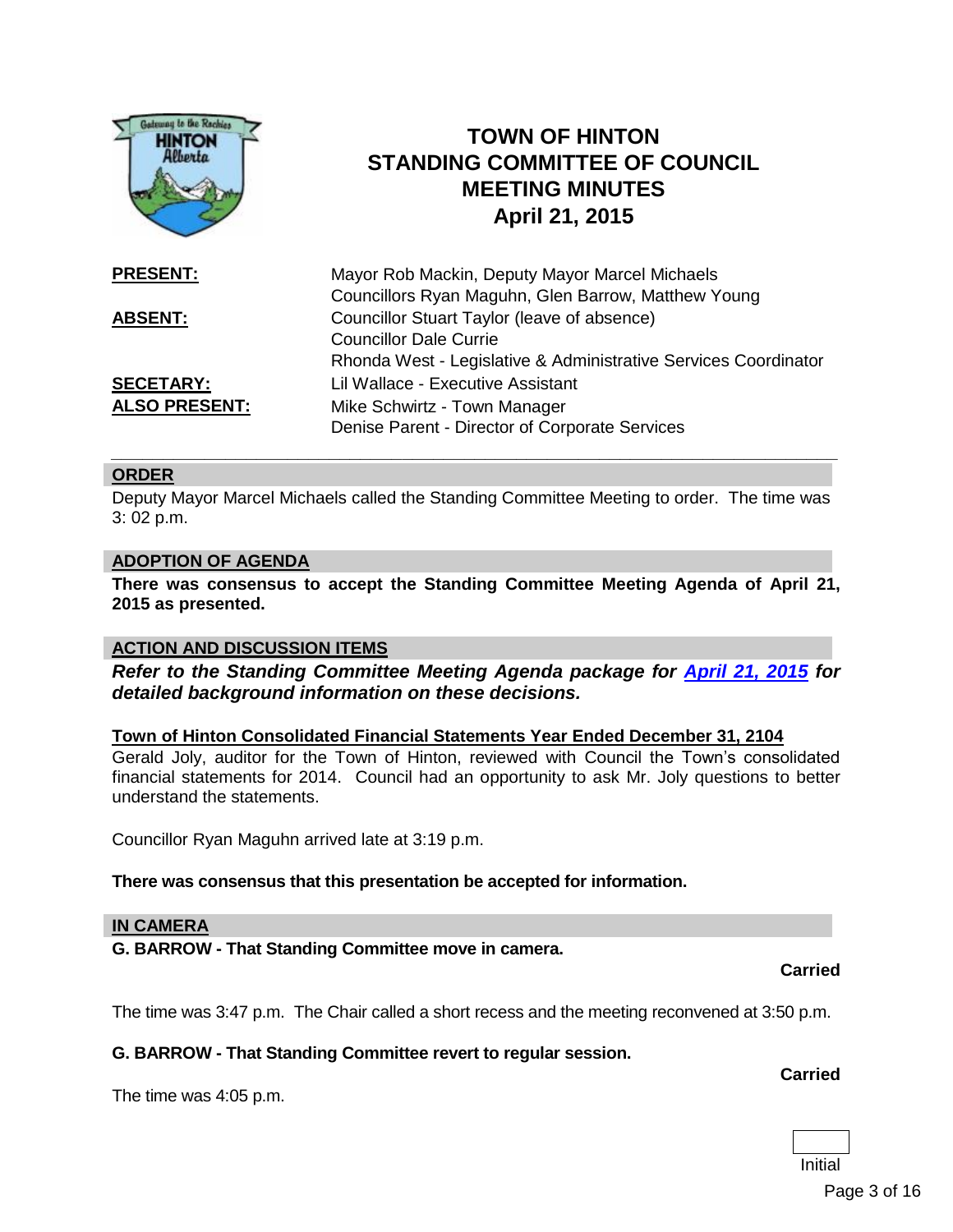## **ADJOURNMENT**

**M. YOUNG - That Standing Committee Meeting of Council adjourn.**

The time was 4:06 p.m.

**Carried**

Deputy Mayor

Director of Corporate Services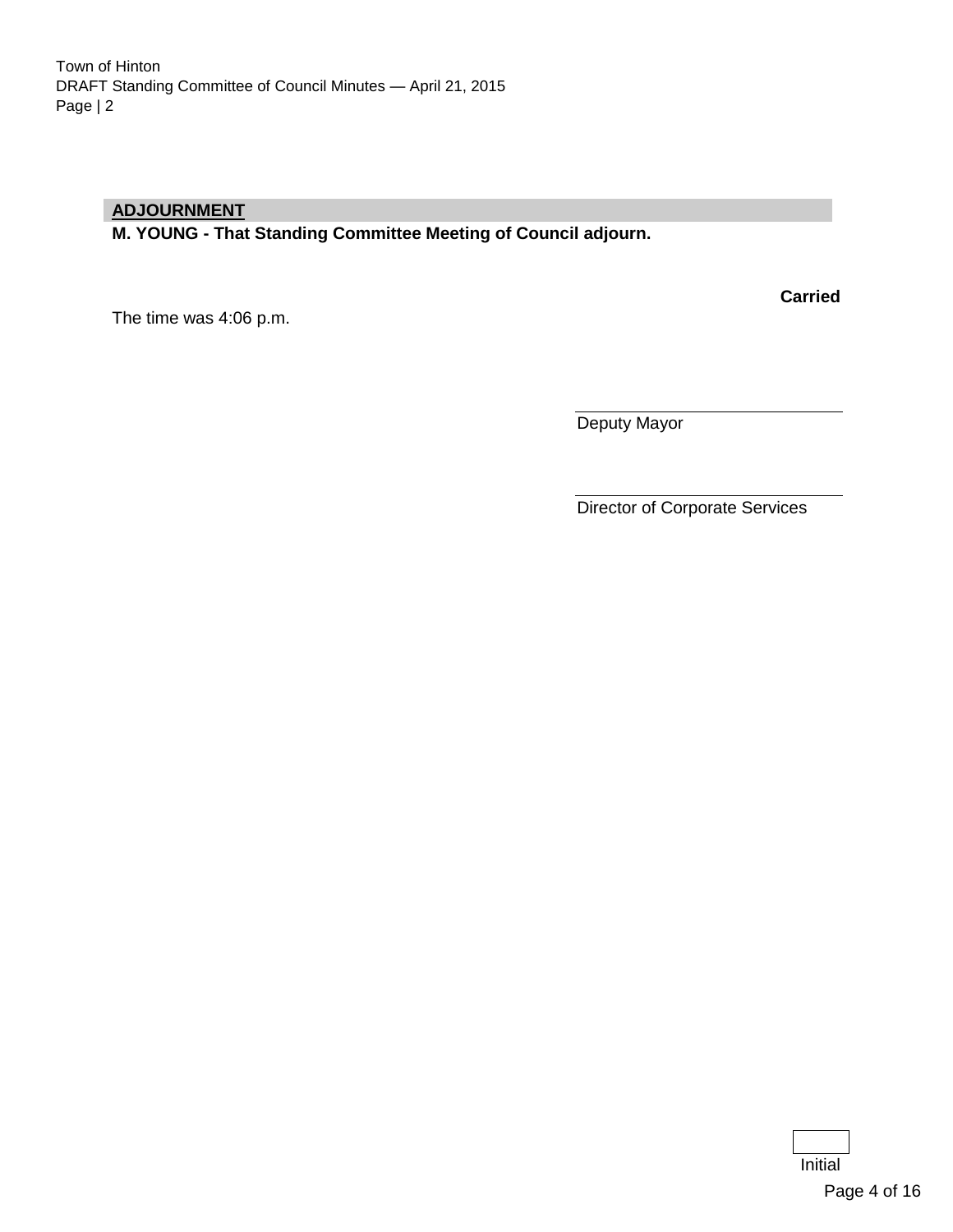

# **TOWN OF HINTON STANDING COMMITTEE OF COUNCIL MEETING MINUTES April 28, 2015**

| <b>PRESENT:</b>      | Deputy Mayor Marcel Michaels, Councillors Dale Currie, Ryan Maguhn,<br><b>Glen Barrow</b> |  |
|----------------------|-------------------------------------------------------------------------------------------|--|
| <b>ABSENT:</b>       | Mayor Rob Mackin, Councillors Matthew Young, Stuart Taylor                                |  |
| <b>SECETARY:</b>     | Rhonda West - Executive Assistant                                                         |  |
| <b>ALSO PRESENT:</b> | Mike Schwirtz - Town Manager                                                              |  |
|                      | Denise Parent - Director of Corporate Services                                            |  |

#### **ORDER**

Deputy Mayor Marcel Michaels called the Standing Committee Meeting to order. The time was 4:00 p.m.

*\_\_\_\_\_\_\_\_\_\_\_\_\_\_\_\_\_\_\_\_\_\_\_\_\_\_\_\_\_\_\_\_\_\_\_\_\_\_\_\_\_\_\_\_\_\_\_\_\_\_\_\_\_\_\_\_\_\_\_\_\_\_\_\_\_\_\_\_\_*

#### **ADOPTION OF AGENDA**

Deputy Mayor Michaels noted that Council will hear Action Item #2 first due to delegation in attendance.

Councillor Maguhn requested an item be added to the agenda: Action Item #3 – LAVIII Monument. Council granted consensus for the addition.

Town Manager, Mike Schwirtz, requested an item for discussion In Camera relating to a land matter (FOIP). Council granted consensus for the addition.

#### **There was consensus to accept the Standing Committee Meeting Agenda of April 28, 2015 as amended.**

#### **DELEGATIONS AND PRESENTATIONS**

#### **People Inc.**

Joan Janeczko gave Council a short presentation on People Inc. which is a movement that has been started that is aimed at bringing inclusion into the community. It is based on the concept of BRAVO – belong, respect, acceptance, value and ownership. An example she provided is H2O Inc. which is a swim program that began with 5 children of varying degrees of challenges and has since grown to 13 participants (5 with challenges and 8 without) where participants learn to swim, socialize and have fun and is about everyone belonging together and building each other's confidence. Ms. Janeczko asked Council to look at current programs and see how they can be modified to become inclusive.

#### **Special Events Tent**

Morgan Roberts, Chairperson of the Fohn Festival Committee, gave Council a presentation on Special Events Tents and requested that Council formally approve \$15,000 of funding outlined in the 2015 Capital Budget (current status of the item is yellow meaning it requires formal Council approval). The committee is prepared to contribute \$14,000 towards the purchase of tents for use at the Fohn Festival and to the community.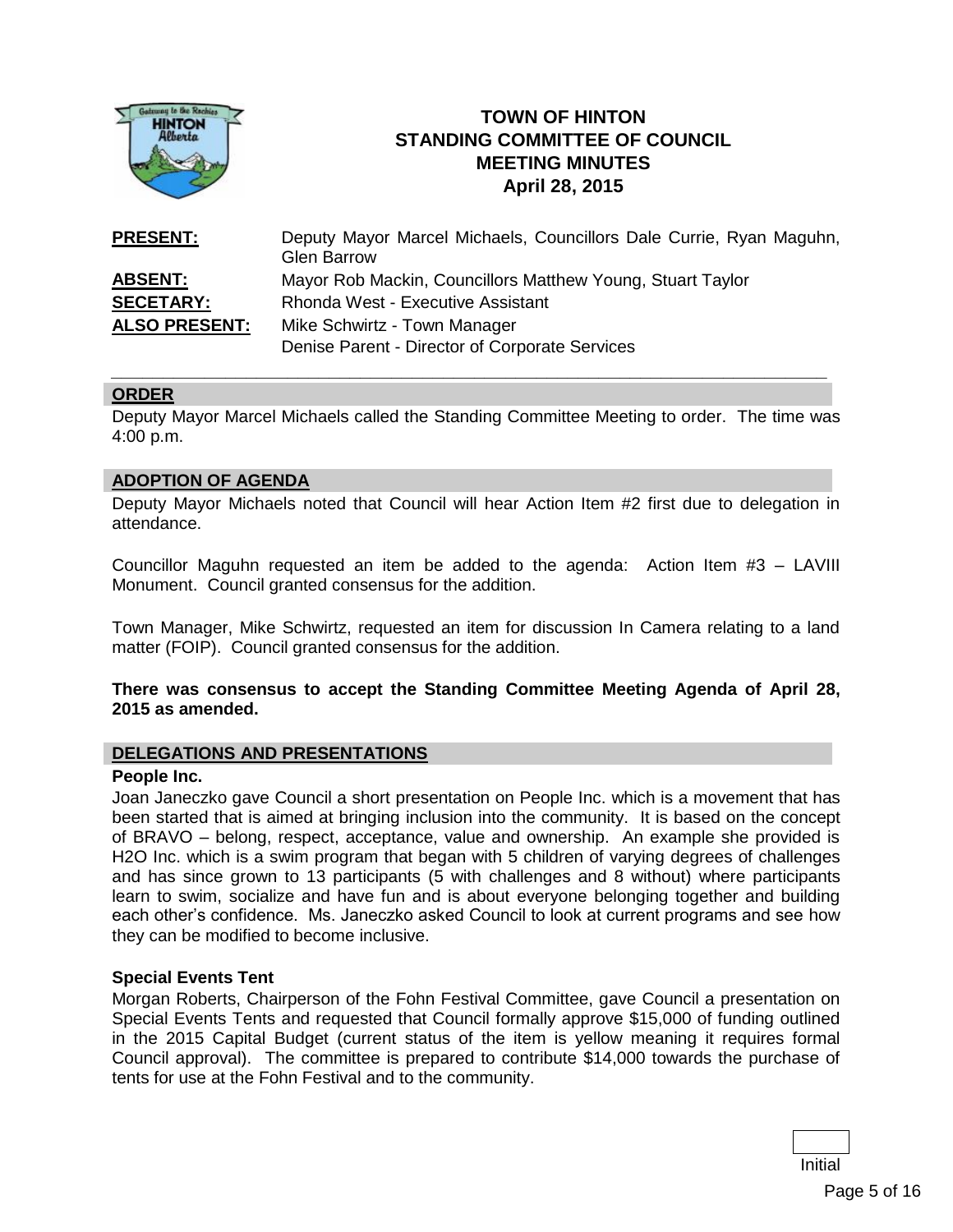## **ACTION AND DISCUSSION ITEMS**

*Refer to the Standing Committee Meeting Agenda package for [April 28, 2015](http://www.hinton.ca/ArchiveCenter/ViewFile/Item/1415) for detailed background information on these decisions.*

#### **Special Events Tents**

**There was consensus to direct Administration to bring a report to Regular Council on May 5, 2015 with respect to requesting formal approval of line 5.1 (under the Automated Traffic Enforcement funds) of the 2015 Capital Budget.**

**There was consensus to direct Administration to provide a report to Council on the logistics of the program.**

#### **Housing Funds Allocation / Municipal Affairs**

**There was consensus to support a request to Municipal Affairs in regards to the \$1M from sale proceeds of the Rural and Native Housing (Evergreen Portfolio) to be applied towards:**

- **Habitat for Humanity program to build perpetually affordable market ownership homes (\$700,000)**
- **Balance of funding to be applied to Hinton's future contribution to the Evergreen Facility Upgrade**
- **In the event the Evergreen Facility Upgrade is not an option (Municipal Affairs does not approve) then the balance of funding to be applied to other projects that meet the criteria**

#### **LAVIII Monument**

Councillor Maguhn provided Council with information on a program by The Canada Company. The program is aimed at helping 250 communities across Canada apply for and install a LAVIII monument in honour of those Canadians who have served in Afghanistan. A LAVIII is a light armoured vehicle utilized by Canadian Forces personnel.

**There was consensus to direct Administration to do some basic logistics (costs, benefits, challenges, opportunities) investigation into the LAVIII monument program as supported by The Canada Company and bring a report back to Council.** 

#### **ADDITIONAL INFORMATION**

**Urgent Matters from Council**

#### **Town Manager Status Report**

Town Manager Mike Schwirtz presented an update on the Council Action Pending List and on administrative matters.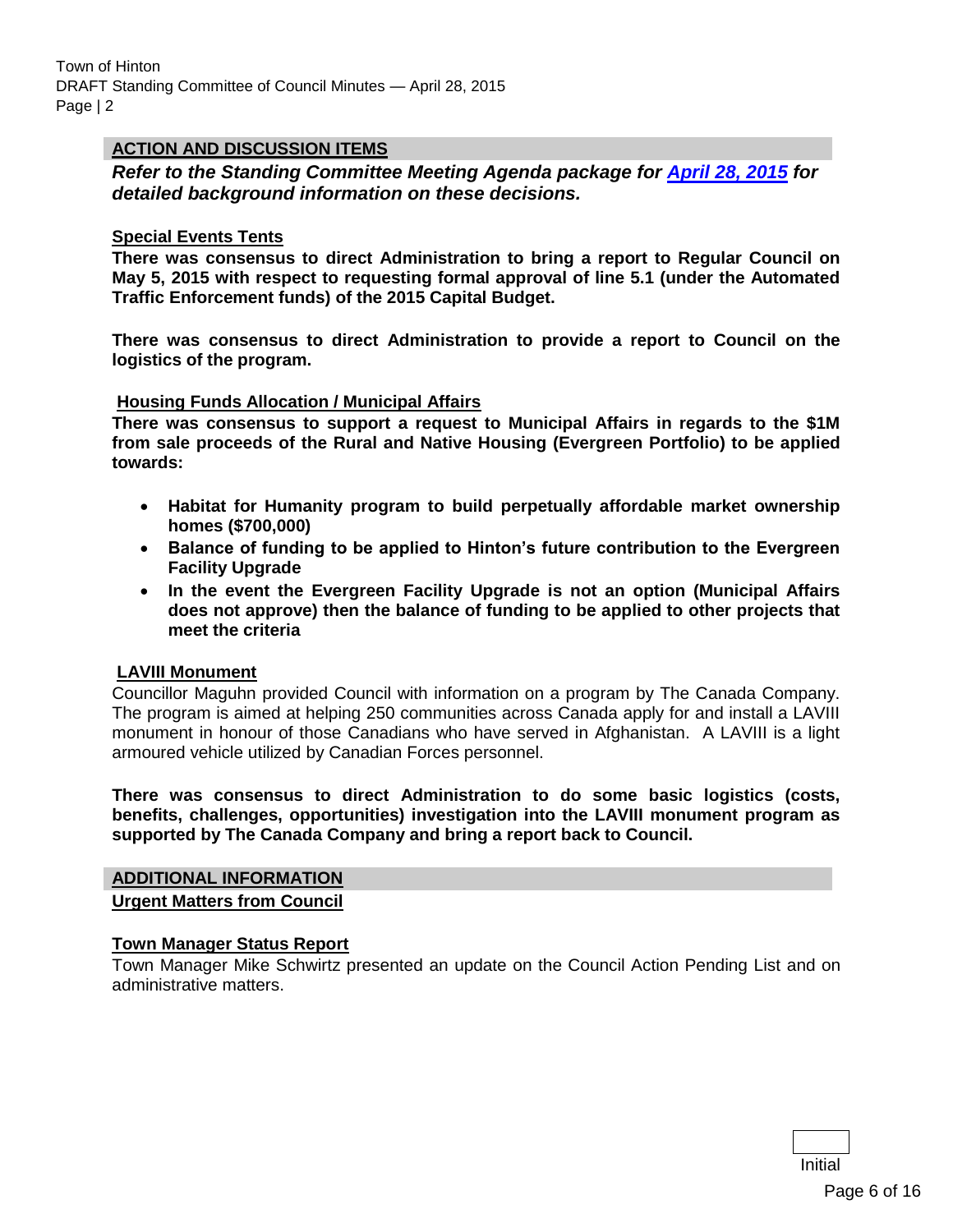Initial

# **Executive Assistant Logistics Information**

# **MOVE IN CAMERA**

# **CURRIE - That Standing Committee move in camera.**

The time was 5:29 p.m. The Chair called for a short recess and the meeting reconvened at 5:36 p.m.

# **CURRIE - That Standing Committee revert to regular session.**

The time was 6:30 p.m.

# **ADJOURNMENT**

**BARROW - That Standing Committee Meeting of Council adjourn.**

The time was 6:31 p.m.

Deputy Mayor

Town Manager

**Carried**

**Carried**

**Carried**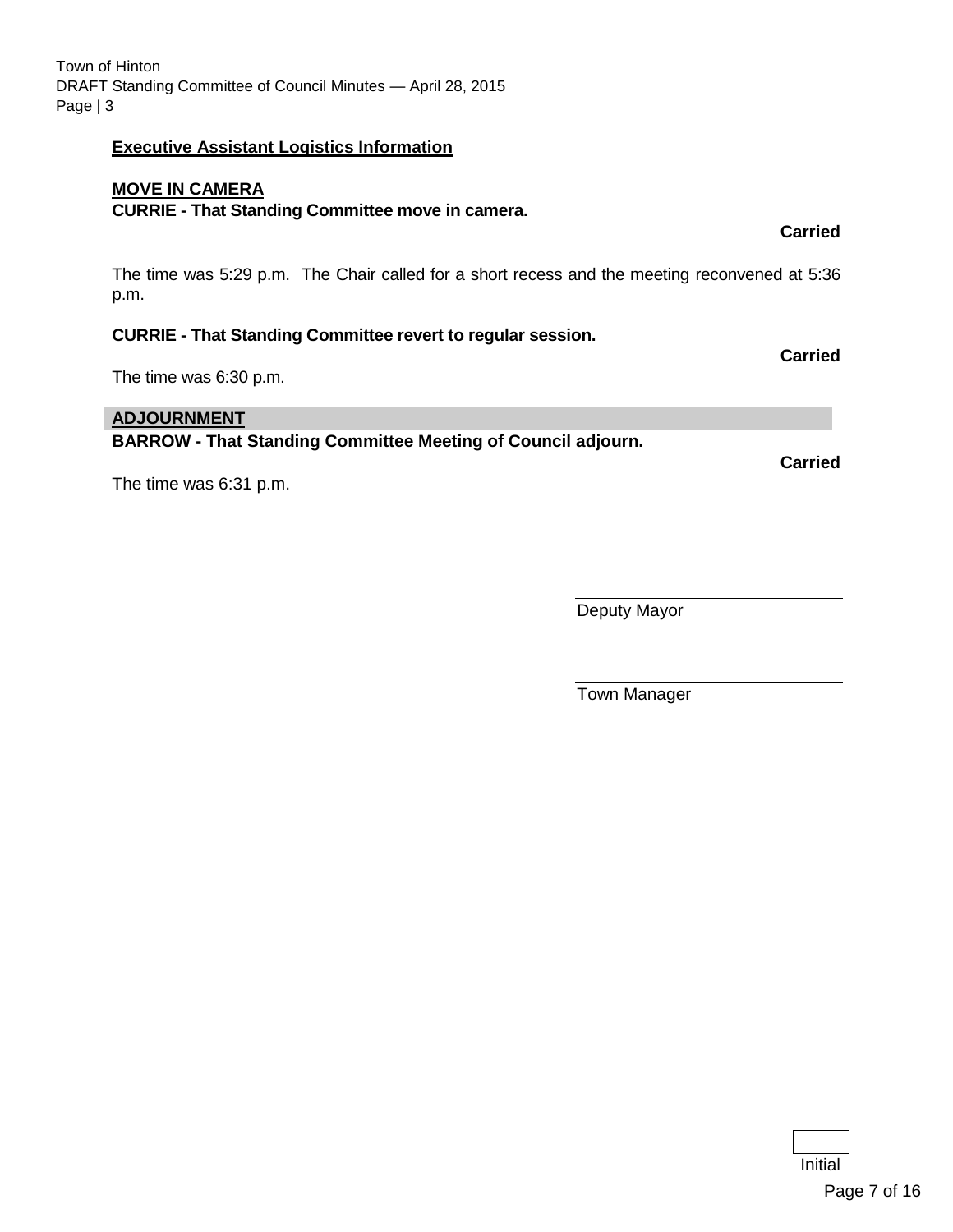

# **TOWN OF HINTON REGULAR COUNCIL MEETING MINUTES April 21, 2015**

| <b>PRESENT:</b>      | Mayor Rob Mackin, Councillors Dale Currie, Ryan Maguhn,         |
|----------------------|-----------------------------------------------------------------|
|                      | Marcel Michaels, Glen Barrow, Matthew Young                     |
| <b>ABSENT:</b>       | Councillor Stuart Taylor (leave of absence)                     |
|                      | Rhonda West - Legislative & Administrative Services Coordinator |
| <b>SECRETARY:</b>    | Lil Wallace - Executive Assistant                               |
| <b>ALSO PRESENT:</b> | Mike Schwirtz - Town Manager                                    |
|                      | Denise Parent - Director of Corporate Services                  |

#### **ORDER**

Mayor Rob Mackin called the Regular Council meeting to order. The time was 5:01 p.m.

\_\_\_\_\_\_\_\_\_\_\_\_\_\_\_\_\_\_\_\_\_\_\_\_\_\_\_\_\_\_\_\_\_\_\_\_\_\_\_\_\_\_\_\_\_\_\_\_\_\_\_\_\_\_\_\_\_\_\_\_\_\_\_\_\_\_\_\_\_\_\_\_\_\_

#### **ADOPTION OF AGENDA**

Councillor Glen Barrow asked that a "rezoning matter" be added as action item #7.

Town Manager Mike Schwirtz asked that two in camera items be added, stating both are in camera "Land Matters" (FOIP).

#### **D. CURRIE - That the agenda of the Regular Council Meeting held April 21, 2015 be adopted as amended.**

#### **Carried**

#### **CITIZENS "MINUTE WITH COUNCIL"**

Joan Janeczko wanted to update council that there is lots of interest being shown towards People Inc. This group will be attending the Standing Committee of April 28, 2015 as a delegation and more information will be provided at that time.

#### **DELEGATIONS AND PRESENTATIONS**

There were no delegations or presentations.

#### **COUNCIL MINUTES FOR ADOPTION**

- 1. Regular Meeting of Council Minutes April 7, 2015
- 2. Standing Committee of Council Minutes April 14, 2015

#### **R. MAGUHN - That the Minutes listed above be approved as presented.**

**Carried**

| r<br>'' |  |
|---------|--|

Page 8 of 16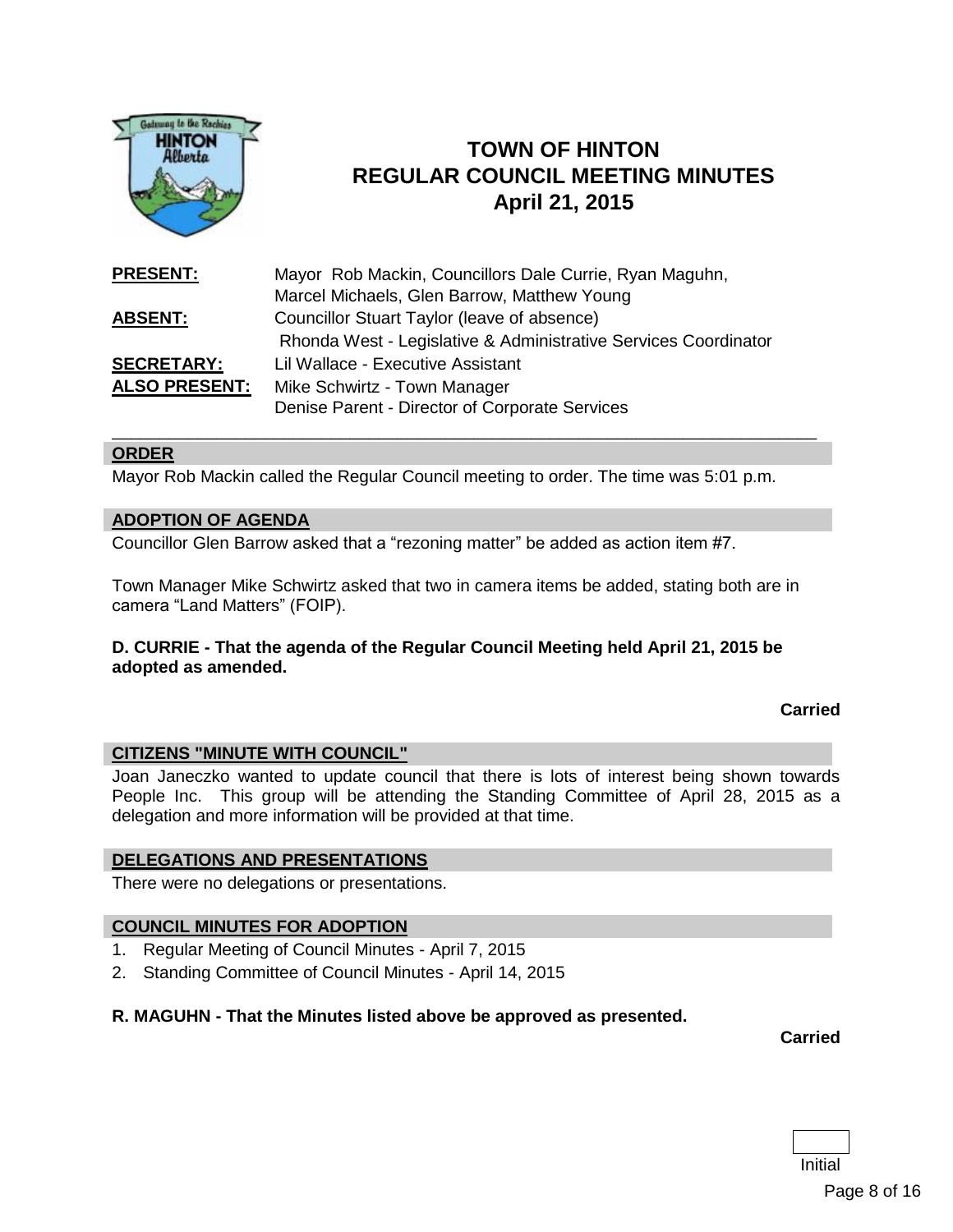#### Town of Hinton DRAFT Regular Meeting of Council Minutes— April 21, 2015 P a g e | **2**

# **ACTION ITEMS**

*Refer to the Regular Council Meeting Agenda package for [April 21, 2015](http://www.hinton.ca/ArchiveCenter/ViewFile/Item/1410) for detailed background information on these decisions.*

## **1. Town of Hinton Consolidated Financial Statements Year Ended December 31, 2014**

Gerald Joly, auditor for the Town of Hinton, reviewed with Council the Town's consolidated financial statements for 2014. Council had an opportunity to ask Mr. Joly questions to better understand the statements.

#### **D. CURRIE - That Council approve the 2014 Financial Statements for the Town of Hinton as presented.**

#### **2. Nuisance Bylaw #1087**

**R. MAGUHN - That Council give Nuisance Bylaw #1087 first reading.** 

**M. MICHAELS - That Council give Nuisance Bylaw #1087 second reading.** 

**D. CURRIE - That Council seek public feedback on Nuisance Bylaw #1087 for a period of three weeks.**

## **3. Policy #082, Recreation & Parks User Fee Policy**

**R. MACKIN - That this policy, as well as a review of the fee schedule of other inventory items of the Parks, Recreation & Culture Department, be referred to the Standing Committee of May 12, 2015.**

**4. Innovista Lot 9A Offer** 

**M. YOUNG - That Council accept the offer from 636532 Alberta Ltd. to purchase 366 Fleming Drive (Lot 9A, Block 1, Plan 1021741) located in Innovista Phase 1, at the price with terms/conditions as previously circulated and reviewed by Council in camera.**

**5. 2015 Tax Levy Bylaw # 1095 M. MICHAELS - That Council give Tax Levy Bylaw #1095 First reading. Carried**

**R. MAGUHN - That Council give Tax Levy Bylaw #1095 Second reading.** 

**Carried**

Initial

**Carried**

**Carried**

**Carried**

**Carried**

**Carried**

**Carried**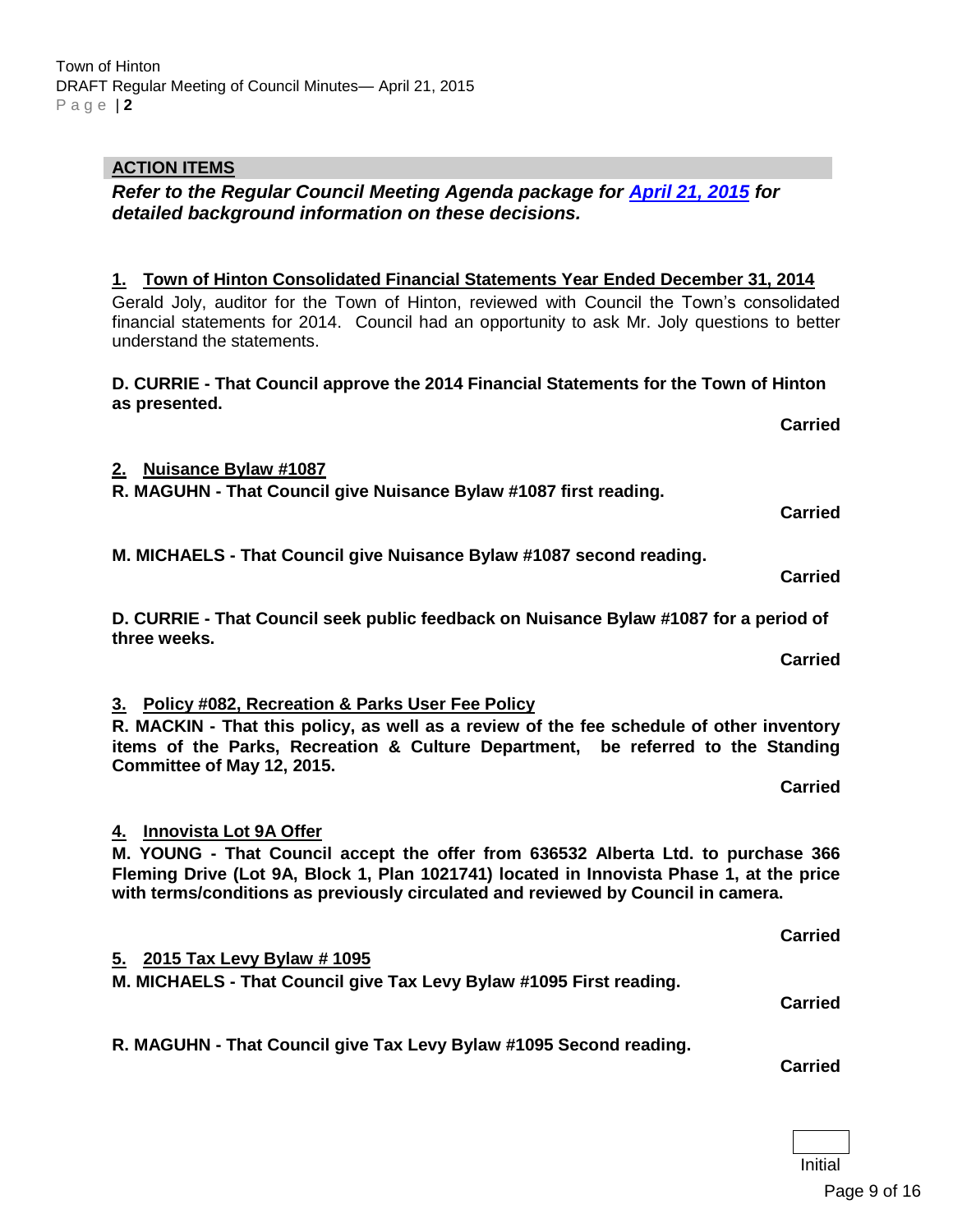**M. YOUNG - That Council give Tax Levy Bylaw #1095 Unanimous Consent for Third reading. Carried G. BARROW - That Council give Tax Levy Bylaw #1095 Third and final reading. Carried 6. Supplementary Property Tax Bylaw #1096 D. CURRIE - That Council gives First reading of Bylaw #1096. Carried M. YOUNG - That Council gives Second reading of Bylaw #1096. Carried G. BARROW - That Council gives Unanimous Consent for Third reading of Bylaw #1096. Carried R. MAGUHN - That Council gives Third reading of Bylaw #1096**

#### **7. Rezoning Matter**

Councillor Glen Barrow advised Council of his request that Administration bring a report to the Standing Committee meeting of May 12, 2015 setting out the various rezoning options for the "Learning and Leisure Corridor" area of Hinton. Council agreed to this request.

#### **INFORMATION ITEMS**

- 1. Council Information Package #1 previously circulated April 8, 2015
- 2. Council Information Package #2 previously circulated April 15, 2015

#### **M. YOUNG - That Council Information Packages #1 and # 2 be accepted for information.**

#### **Carried**

**Carried**

#### **REPORTS FROM MAYOR, COUNCIL, TOWN MANAGER**

#### **1. Council Reporting (Training/Conferences/CEAC, Listening Teams, All Other Committees)**

Councillors reported on the various committees, meetings and activities they attended since the last Regular Council meeting and what they plan on attending in the coming weeks.

Councillor Barrow thanked the infrastructure division street cleaning crew for the hard work being done to clean the streets and he asked that his thanks be passed along to the crew.

#### **2. Town Manager Report**

Town Manager Mike Schwirtz provided an update on administrative matters.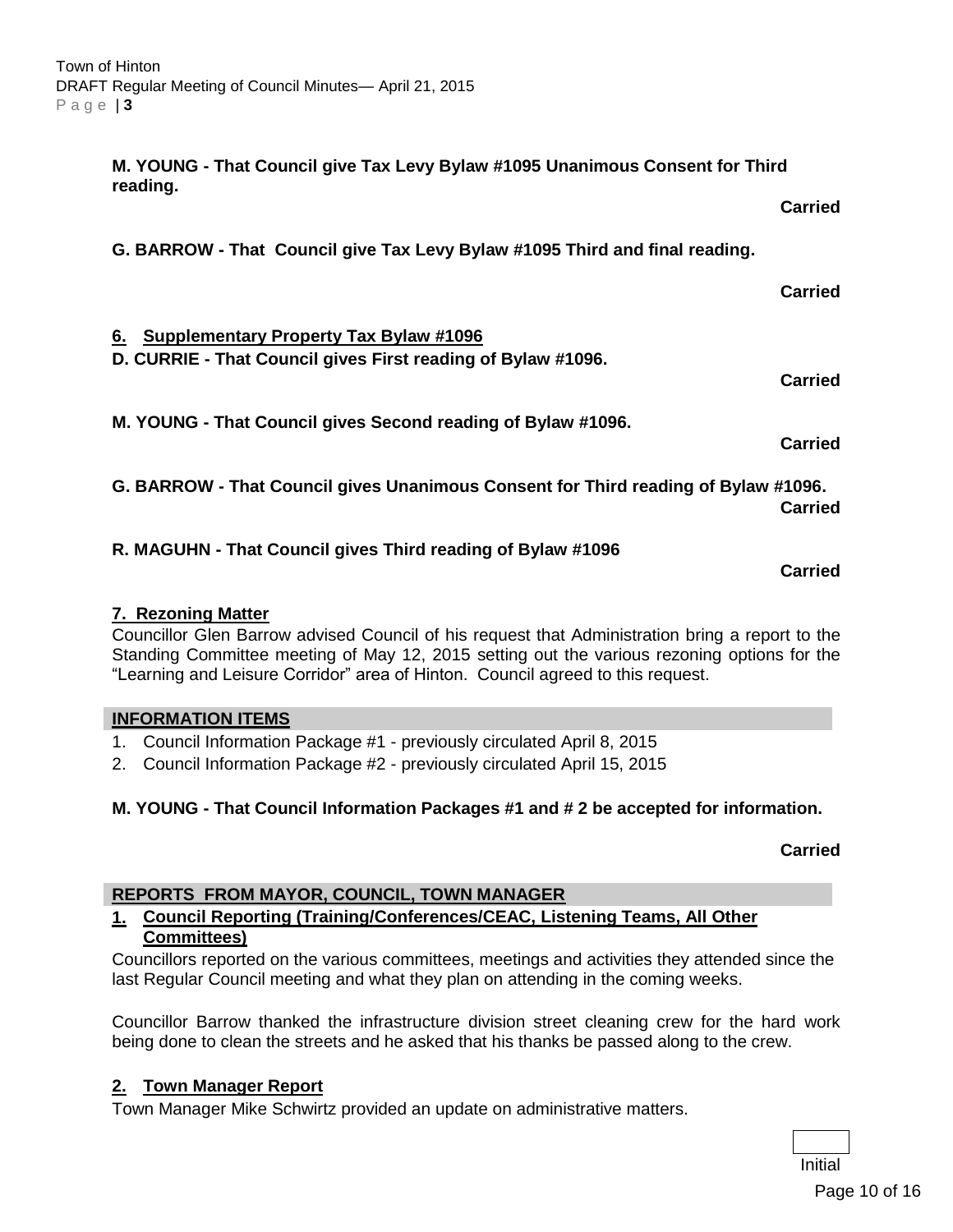| <b>MOVE IN CAMERA</b>                                            |         |
|------------------------------------------------------------------|---------|
| M. MICHAELS - That Standing Committee move in camera.            |         |
| The time was 6:00 p.m.                                           | Carried |
| M. MICHAELS - That Standing Committee revert to regular session. |         |
|                                                                  | Carried |
| The time was 7:33 p.m.                                           |         |
| <b>ADJOURNMENT</b>                                               |         |
| M. YOUNG - That the Regular Meeting of Council adjourn.          | Carried |
| The time was 7:34 p.m.                                           |         |
|                                                                  |         |

**Mayor** 

Director of Corporate Services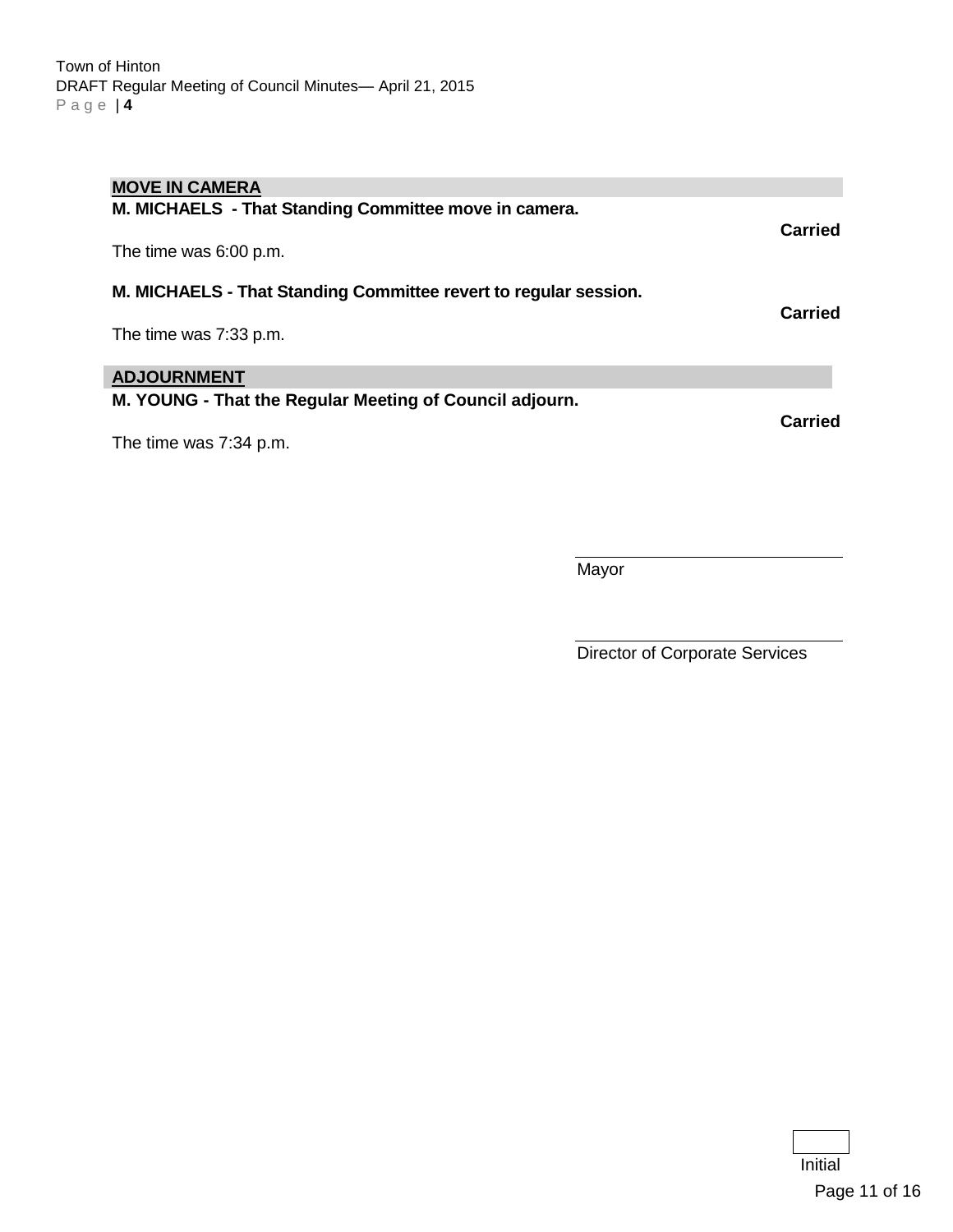

# **TOWN OF HINTON REQUEST FOR DECISION**

**DATE:** April 30, 2015

**TO: REGULAR MEETING OF COUNCIL OF MAY 5, 2015**

| <b>FROM:</b>        | Christopher Read, Recreation & Culture Manager |
|---------------------|------------------------------------------------|
| <b>REVIEWED BY:</b> | Mike Schwirtz, Town Manager                    |
| <b>APPROVED BY:</b> | Mike Schwirtz, Town Manager                    |

## **RE: Community Special Event Tents**

#### **Recommendation:**

*That Council direct Administration to move forward with the purchase of community event tents following a strategy described in option 2 of this report.*

## **Concluding Statement**

This purchase, and associated storage/inventory/rental program, will meet the needs of the Föhn Festival (and support many other events in the community) as well as reduce the amount of money sent out of our community annually for tent rental.

#### **Conformance of recommendation to existing laws and Hinton Council plans**

| <b>Conforms with:</b>                              | Yes/No/<br><b>Partial</b> | <b>Comments</b>                                                                                                                                                                                                                                                                                                                          |
|----------------------------------------------------|---------------------------|------------------------------------------------------------------------------------------------------------------------------------------------------------------------------------------------------------------------------------------------------------------------------------------------------------------------------------------|
| <b>Municipal &amp; Provincial</b><br>Laws          | <b>Yes</b>                | Council has the legal right to support this initiative.                                                                                                                                                                                                                                                                                  |
| <b>Community Sustainability</b><br><b>Plan</b>     | <b>Yes</b>                | This initiative is connected to all five pillars of the Hinton<br>2040 sustainability plan, but relates mainly to "Strategy<br>1: Ensure that arts and culture play a key role in<br>enhancing civic pride and quality of life for the community<br>through cultural, social and economic development."                                  |
| <b>Council's Strategic Plan</b>                    | <b>Yes</b>                | This initiative will enable our signature festival to operate<br>more efficiently, and will support other cultural and<br>recreational events in our community. Additionally, this<br>will keep more local money spent locally. Therefore it will<br>contribute to both a "Vibrant Community" and to "Sound,<br>Responsible Governance." |
| Long Term Capital Plan or<br><b>Adopted budget</b> | Yes                       | There are capital dollars allocated to this initiative in<br>action item #5.1 in the amount of \$15,000, and there are<br>operational budget funds allocated annually to support<br>the Föhn Festival in the amount of \$12,000.                                                                                                         |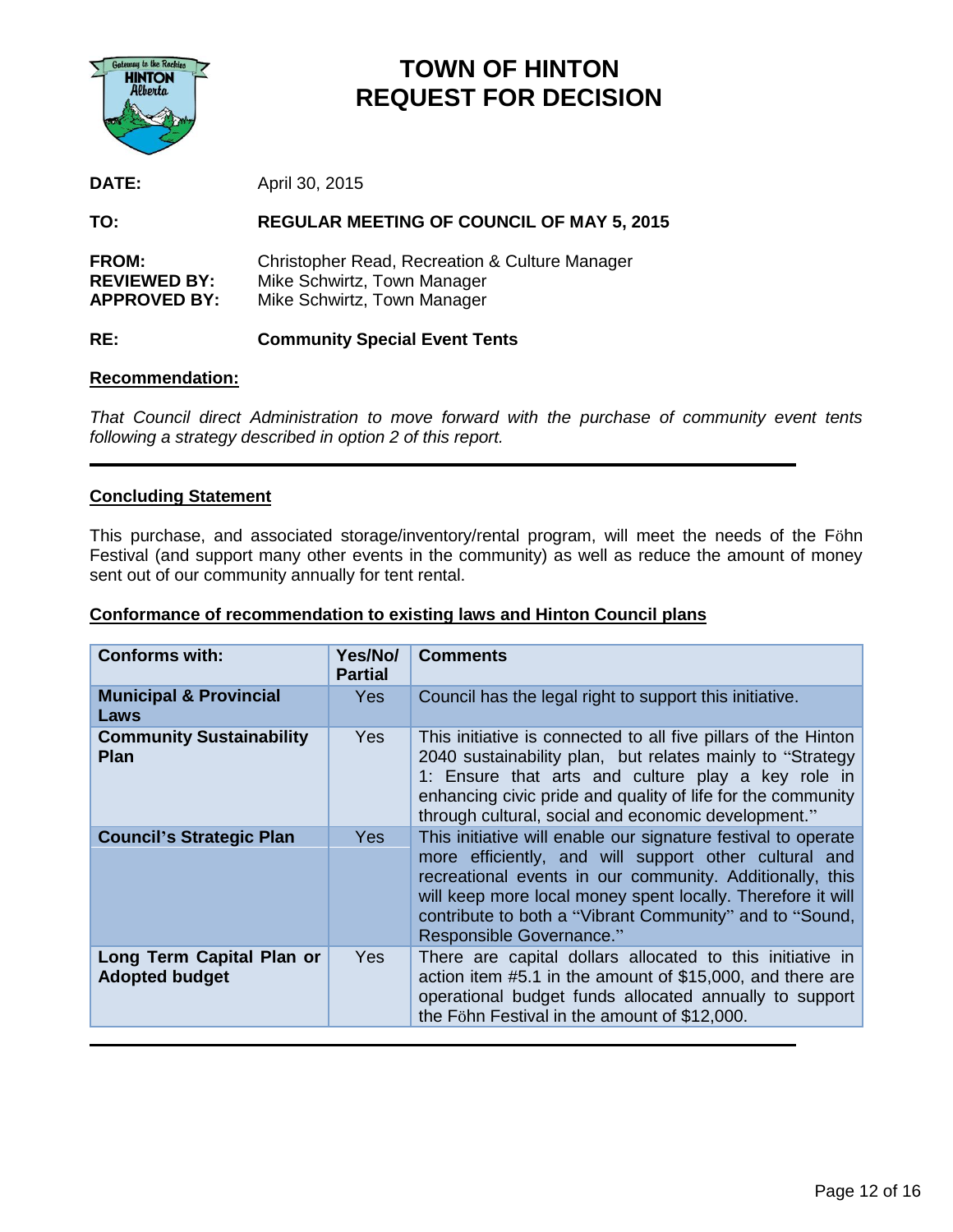#### **Background / Introduction**

This item is before Council as directed at the April 28, 2015 Standing Committee Meeting, for decision.

#### **Options**

- 1. Combine funds as Föhn Festival has proposed (\$15k ToH, \$14k Föhn) to purchase Community Event Tents (approximately  $10 - 10$ 'x10' pop up style, and  $10 - 10$ 'x20' heavy duty style) and have the Town own, store, and rent out these tents to community groups throughout the year. These tents will be permanently booked for Föhn, but other than that will be available to groups to rent for a cost-recovery fee. Pick-up, delivery, set-up, take-down, and return delivery for events will be the responsibility of the booking group. A full administrative procedure, mimicking what we currently do for other cultural assets, will be implemented. Storage will have to be sourced and paid for (Sea Can behind the Rec Centre or Guild), and a repair/replacement line item will need to be added to the Arts and Culture budget. The high level details would look like this:
	- a. To continue to support Föhn, and to maintain the "Hinton's Signature Event" sponsorship, the operations budget to Föhn would be reduced from \$12,000 to \$6,000 annually with no future reductions planned (i.e. this would be the end of the "weaning" process originally set up)
	- b. To recognize the contribution of Föhn in 2015 with the purchase of tents, the annual Föhn rental cost would be waived (also part of maintaining the "Hinton's Signature Event" Town sponsorship)
	- c. A \$6,000 "Community Event Tent Maintenance" line item will be created in the annual Arts and Culture operations budget. In 2016 this would likely be used for purchase of the Sea Can.
	- d. The Town then accepts the liability for storage, inventory, repair and maintenance of the tents and ensuring they are available absolutely 100% of the time for Föhn. There will be staffing costs for this program, estimated to increase our operations expenses by \$5000 annually.
- 2. Use the funds in action item #5.1 to purchase a Sea Can for storage of existing tents, plus some new tents, and direct Administration to work with local tent holders and tent users to create a functioning system to maximize what we already have in the community, and purchase only enough additional tents to meet the needs of Föhn and other partners (i.e. Wild Mountain). This will require adaptability on the layout at Föhn and creativity in purchasing more flexible new tents, and using existing tents for their festival. This will mean more efficiency in existing tent usage, and a more versatile tent inventory for our community – and really maximize the funding available in the community.
	- a. Wild Mountain is very interested in this second idea, and are interested in possibly contributing financially to this idea too in a similar agreement to Föhn. Option 1 above does not benefit them as 10'x20' tents are too inflexible for their festival.
	- b. To continue to support Föhn, and to maintain the "Hinton's Signature Event" sponsorship, the operations budget to Föhn be reduced from \$12,000 to \$6,000 annually with no future reductions planned (i.e. this would be the end of the "weaning" process originally set up)
	- c. To recognize the contribution of Föhn, and any other partners to this initiative (i.e. Wild Mountain) with the purchase of tents, the annual Föhn (and other partners) rental cost would be waived (also part of maintaining the "Hinton's Signature Event" Town sponsorship)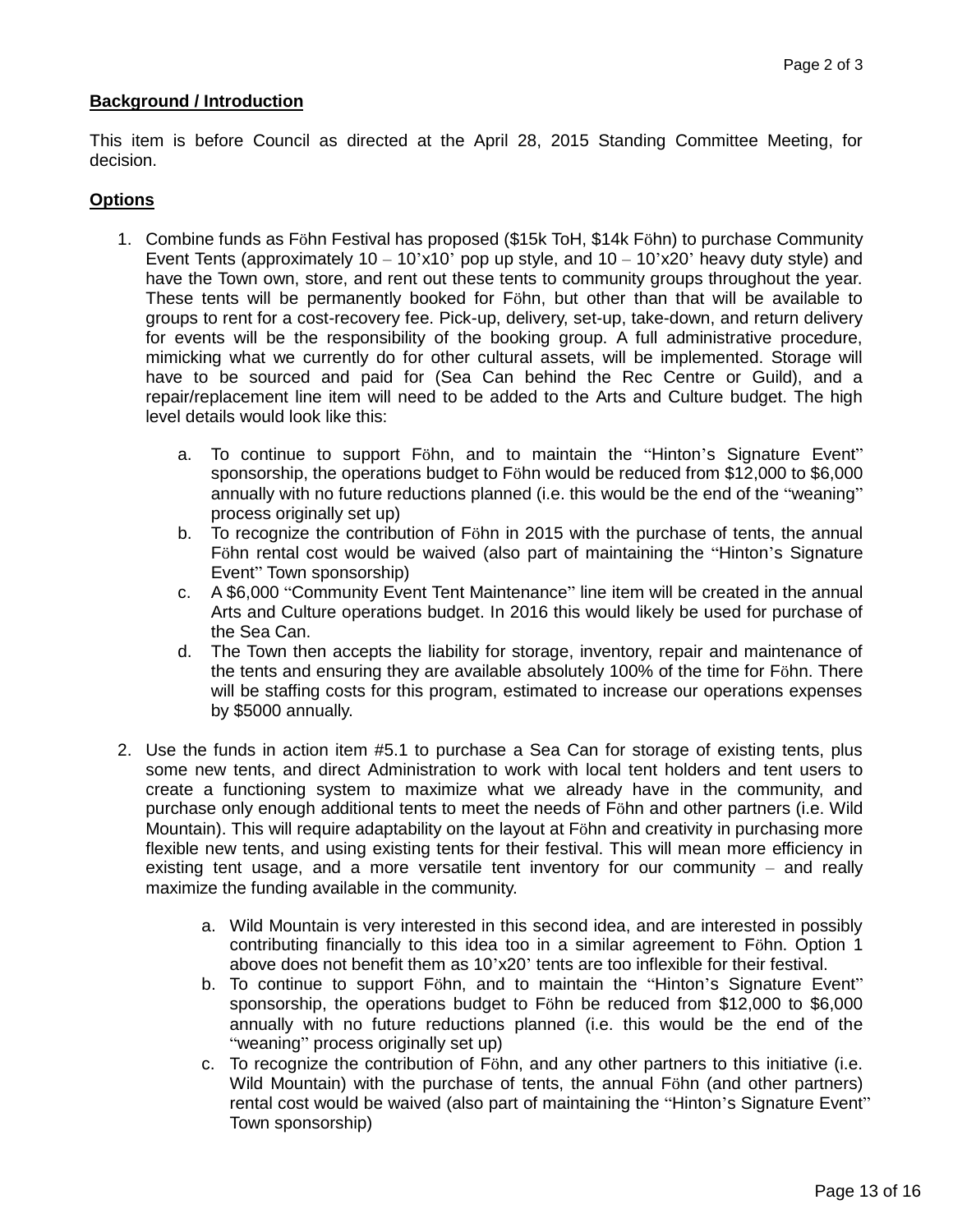- d. A \$6,000 "Community Event Tent Maintenance" line item will be created in the annual Arts and Culture operations budget. In 2016 this would likely be used for purchase of the Sea Can.
- e. The Town then accepts the liability for storage, inventory, repair and maintenance of the tents and ensuring they are available absolutely 100% of the time for Föhn and any other partners to the initiative (i.e. Wild Mountain). There will be staffing costs for this program, estimated to increase our operations expenses by \$5,000 annually.
- 3. Maintain the status quo, with Föhn renting each year and existing community tents remaining under-utilized but always available to their respective events. There would be no budget impact for this option.

#### **Administration Assessment of Options and Conclusion**

Option 1 will meet the pressing matter of meeting the needs of Föhn with the compromise of being less responsive to the broader community. This option will work out very well for our community.

Given the creativity, collaboration and openness of the myriad of community groups in our community – most notably Wild Mountain and Föhn in this case - there is also an opportunity to make option 2 work out very well for our community.

At this time, administration feels that option 1 is the most responsive to Föhn but will not support the broader community as effectively, while option 2 is the most responsive to the entire community but will require more adaptation by Föhn.

Option 3 will not meet Councils stated goals of creating a system to provide for better access to community event tents and keeping local money spent locally.

#### **Town Manager Comments**

This represents an acceptable model for at least two of the larger events in Hinton but it will create a resource requirement for Town administration that will in turn require budget dollars to support.

#### **Advisory Committee Comments / Public Feedback**

Event Tents are commonly used in our community, in various sizes and strengths. Most smaller events, such as the Run in the Rockies or the Beaver Bike Fest, use the smaller "pop-up" style, mostly sourced from local businesses. The larger, more durable tents are used regularly as well, for example at the Biathlon this past winter. One tent did get caught in the wind during setup and suffer damage (this is a normal risk, and combined with the time required for storage/inventory/control reflects the main impediment to more tent access in our community).

Rotary does not believe that more single-use tents are best for the community and supports the principles in option 2.

Wild Mountain believes there is an opportunity to get a better bang for the tenting buck with principles in option 2.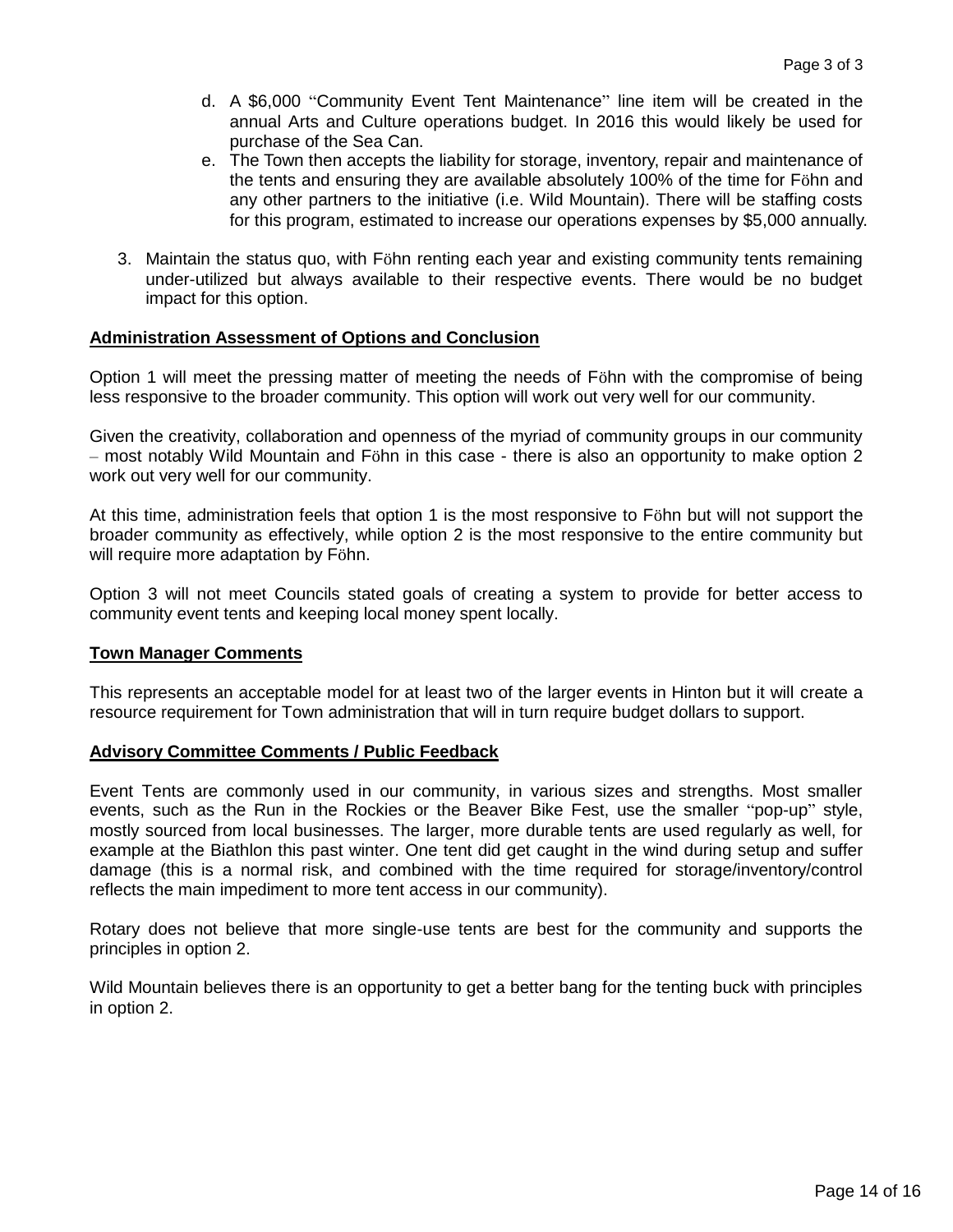

Town of Hinton COUNCIL INFORMATION PACKAGE #1 - 22 Apr 2015 (April 22, 2015) In Advance of May 5, 2015 Regular Council Meeting

Page

## **PRIORITY ITEMS**

#### CORRESPONDENCE & INFORMATION ITEMS

- 1. Response Letter to Dino Brown re Drinnan Manor housing guarantee  $\overline{2}$ proposal
- 3 2. Letter to Hinton Municipal Library Board supporting enhanced services  $\footnotesize{\mathsf{pporting}}$  enhance ices $\,$

# REPORTS & MINUTES FOR INFORMATION <u>ا RC</u><br>. = 0.2 m.n. 000 2.2 m.n. 000 2.2 m.n. 000 2.2 m.n. 000 2.2 m.n. 000 2.2 m.n. 000 2.2 m.n. 000 2.2 m.n. 000 2.2 m.n. 000 2.2 m.n. 000 2.2 m.n. 000 2.2 m.n. 000 2.2 m.n. 000 2.2 m.n. 000 2.2 m.n. 000 2.2 m.n. 000 2.2 m.n. 000